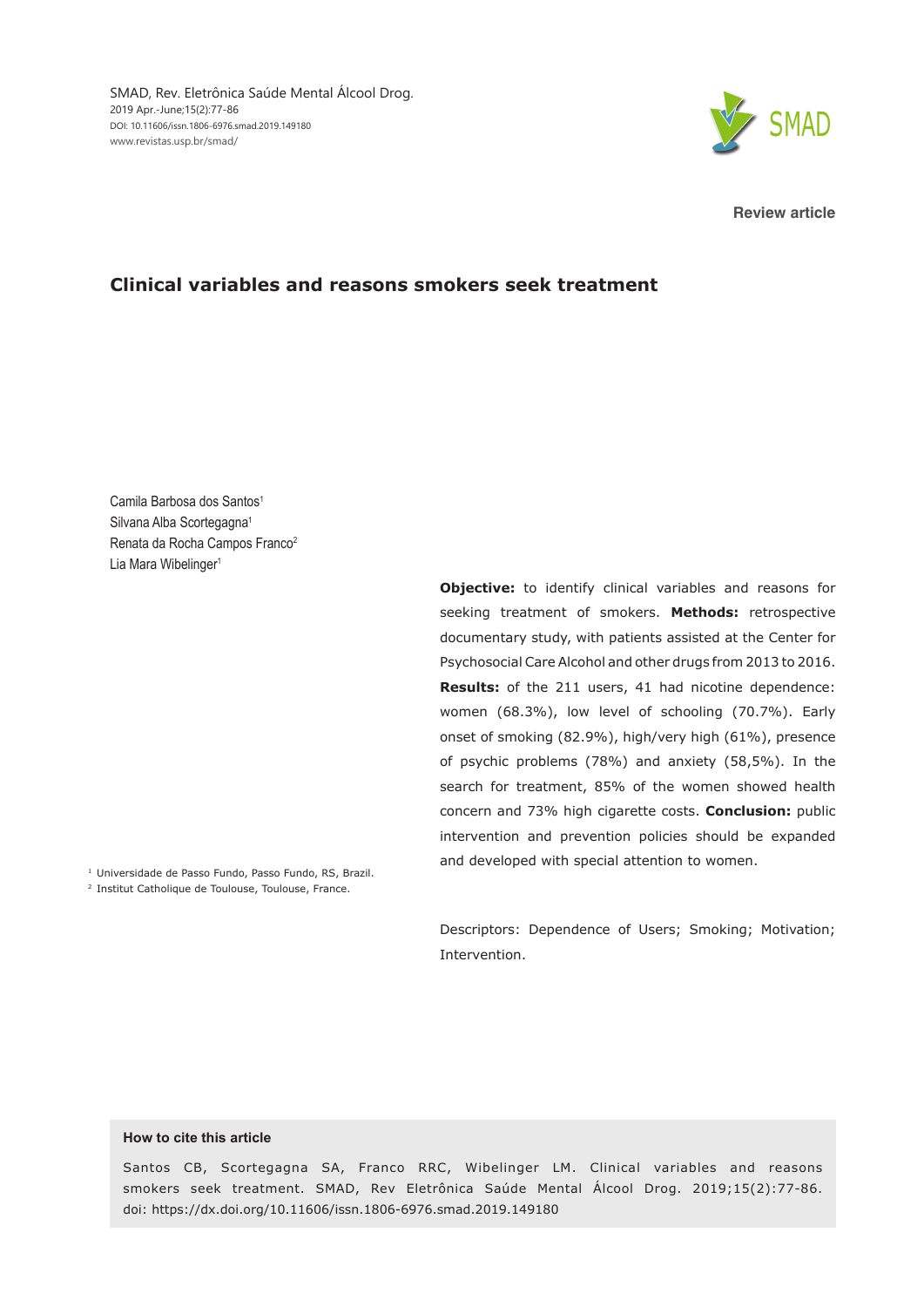# **Variáveis clínicas e razões para busca de tratamento de pacientes tabagistas**

**Objetivo:** identificar variáveis clínicas e razões para busca de tratamento de tabagistas. **Métodos:** estudo retrospectivo documental, com pacientes assistidos no Centro de Atenção Psicossocial Álcool e outras drogas de 2013 a 2016. **Resultados:** dos 211 usuários, 41 apresentaram dependência à nicotina: mulheres (68,3%), baixa escolaridade (70,7%), início precoce do tabagismo (82,9%), elevada/muito elevada (61%), presença de problemas psíquicos (78%) e ansiedade (58,5%). Na busca de tratamento, 85% das mulheres demonstraram preocupação com saúde e 73% custos elevados do cigarro. **Conclusão:** políticas públicas de intervenção e prevenção devem ser ampliadas e desenvolvidas com atenção especial às mulheres.

Descritores: Dependência de Usuários; Tabagismo; Motivação; Intervenção.

# **Variables clínicos y razones para búsqueda de tratamiento de pacientes tabagistas**

**Objetivo:** identificar variables clínicas y razones para la búsqueda de tratamiento de los fumadores. **Métodos:** estudio retrospectivo documental, con pacientes asistidos en el Centro de Atención Psicosocial Alcohol y otras drogas de 2013 a 2016. **Resultados:** en los 211 usuarios, 41 presentaron adicción a la nicotina: mujeres (68,3%), baja escolaridad (70,7%). El inicio temprano del tabaquismo (82,9%), elevada / muy elevada (61%), presencia de problemas psíquicos (78%) y ansiedad (58,5%). En la búsqueda de tratamiento, el 85% de las mujeres mostraron preocupación por la salud y el 73% de los altos costos del cigarrillo. **Conclusión:** las políticas públicas de intervención y prevención deben ser ampliadas y desarrolladas con atención especial a las mujeres.

Descriptores: Dependencia de Usuários; Tabaquismo; Motivación; Intervención.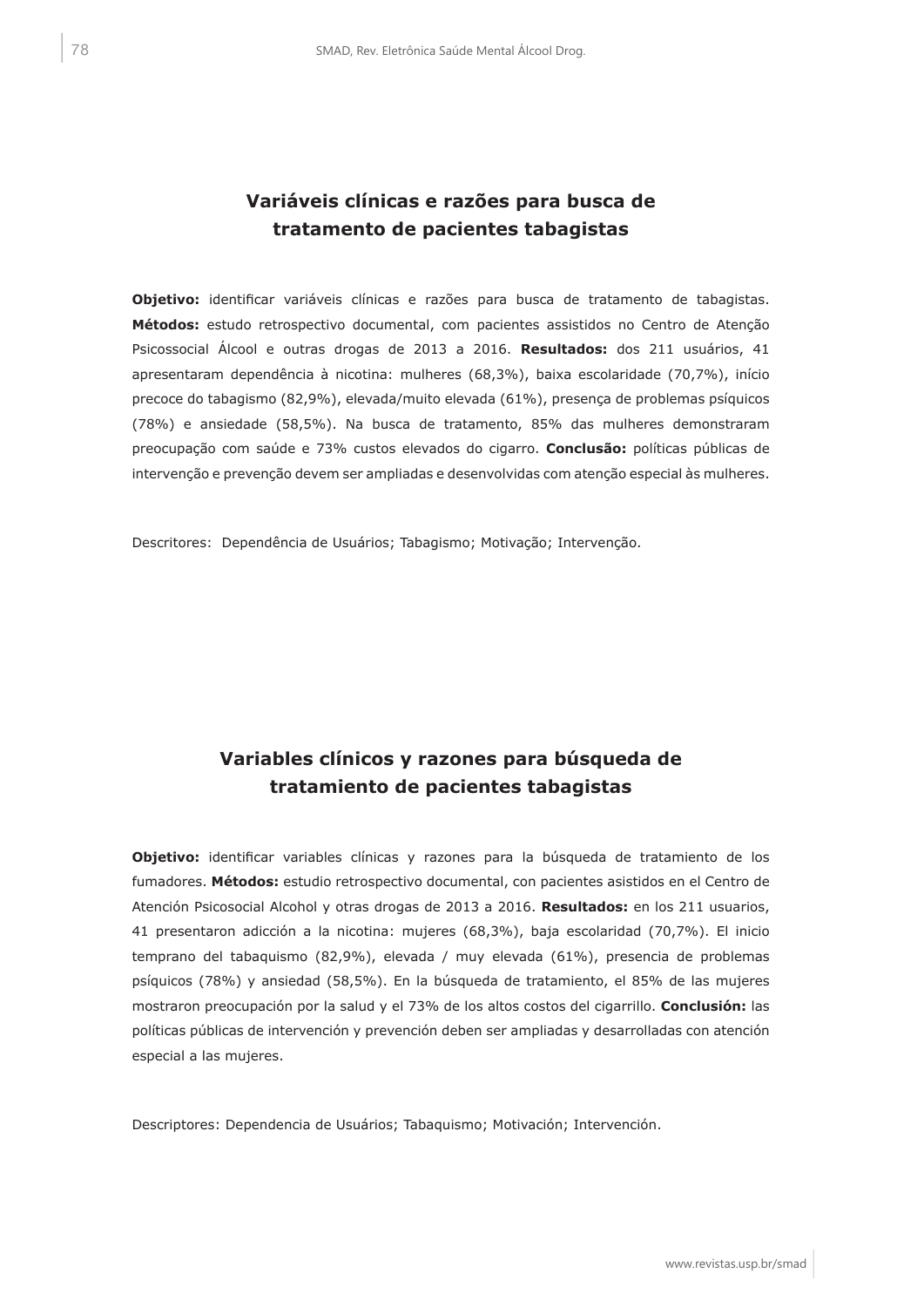### **Introduction**

Smoking is a chronic disease, a public health problem, both nationally and internationally, due to the high prevalence and high mortality due to tobaccorelated diseases. It is estimated that there are 1.3 billion smokers in the world aged 15 or over, making up a third of the global population. Of these, 900 million are in developing countries and 250 million are women. The annual consumption is 7 trillion and 30 billion cigarettes, corresponding to 20 billion per day; about 75,000 tons of nicotine are consumed per year, with 200 tons being consumed daily(1-2).

Compared to nonsmokers, smokers have lower quality of life, higher prevalence of psychological distress, and increased mortality $(3)$ . The life expectancy of individuals who smoke is 25% lower than that of nonsmokers, who also live longer without health problems(4). In Brazil, there are around 6 million annual deaths caused by smoking, numbers which may reach 7.5 million per year in 2020<sup>(1)</sup>. Smoking addiction accounts for 71% of lung cancer cases, 42% of chronic respiratory diseases, 10% of cardiovascular diseases and about 10% of all deaths. In addition, it is among the leading causes of early death among the elderly, requiring medical and health care.

Smoking is associated with enormous social and economic costs resulting from increased smoking-related morbidity and mortality, including costs generated by smokers, such as use of health care resources, absence from work, loss of productivity, payment of sickness benefits, and others<sup>(5)</sup>. Thus, excessive consumption of tobacco causes physical, mental health, financial and relationship problems. But addicts are not always aware of these problems and when they perceive the harmful effects, they are already in the vicious circle<sup>(6)</sup>.

Although it is declining in countries such as Australia, the United States, England, New Zealand and Canada, the prevalence of smoking in adult women is still higher in developed countries with average rates of 22%. In general, among young women, prevalence is growing worldwide and one of the reasons worth considering is the school environment, an important context for understanding the influence of smoking on peer group relationships. According to extant literature, this environment is an important space for implementing effective actions in the fight against smoking, and for that, one must know the motivations, beliefs and influences associated with tobacco consumption<sup>(7)</sup>.

Smoking-related comorbidities should also be considered in the context of treatment. Most smokers have psychiatric disorders and particular characteristics that require differentiated attention, and the creation of specific subgroups(3). Psychiatric comorbidities are often related to the presence of mood disorders, anxiety

disorders, psychoactive substance use disorders and schizophrenia, and may compromise the effectiveness of the therapeutic intervention<sup>(8-9)</sup>. A cross-sectional study conducted in the Federal District related the anxiety and depression level with the motivation to quit smoking, from a sample of 1,233 smokers attended at twenty reference centers for smoking cessation. Motivation was elevated in 50% of the patients, probable anxiety in 34% and depression in 22%(9).

Evidence shows a high prevalence of psychiatric disorders among the population that uses psychoactive substances. The prevalence of nicotine and alcohol dependence among those dependent on other drugs is also high(8).

Common Mental Disorder (CMD) is highlighted in reference to disorders as a disease that affects the population. Characterized by the presence of different symptoms for at least seven days, the main symptoms highlighted are: irritation, anxiety, difficulty concentrating, trouble sleeping, excessive worry, especially with health, obsessions and compulsions, depressive mood and phobia. The evaluation of these symptoms allows the early diagnosis and follow-up of depressive disorders, anxiety, phobia, panic disorder and obsessive-compulsive disorder, characterized as some of the types of CMD<sup>(10)</sup>.

The literature $(11)$  reports a positive association between smoking and mental illness, relating high rates of smoking to the severity of mental illness. It is also described that individuals with mental illness tend to start smoking at an earlier age, smoke more heavily, and are more addicted to cigarettes than the general population.

Several hypotheses explain the high rates of smoking in people with mental illnesses related to depression and anxiety. The hypothesis of self-medication postulates that individuals smoke to alleviate symptoms of daily life such as: irritation, anxiety, difficulty concentrating, trouble sleeping, excessive worry, especially with health, obsessions and compulsions, depressive mood and phobia(11). Research reports that smoking can trigger depression or anxiety, as the psychoactive effect of tobacco alters the individual's neurocircuits. Animal studies indicate that prolonged exposure to nicotine deregulates the hypothalamic-pituitary-adrenal system, resulting in hypersecretion of cortisol and changes in the activity of the neurotransmitter system whose function is to regulate the reactions to stressors, an effect that seems to normalize after nicotine withdrawal(11).

A study $(12)$  on anxiety and smoking shows that anxiety disorders have a high frequency among outpatients (75%), with the most frequent being specific phobia and generalized anxiety disorder, and approximately ¼ (one quarter) of current smokers have an important association with generalized anxiety disorder (GAD), indicating the correlation of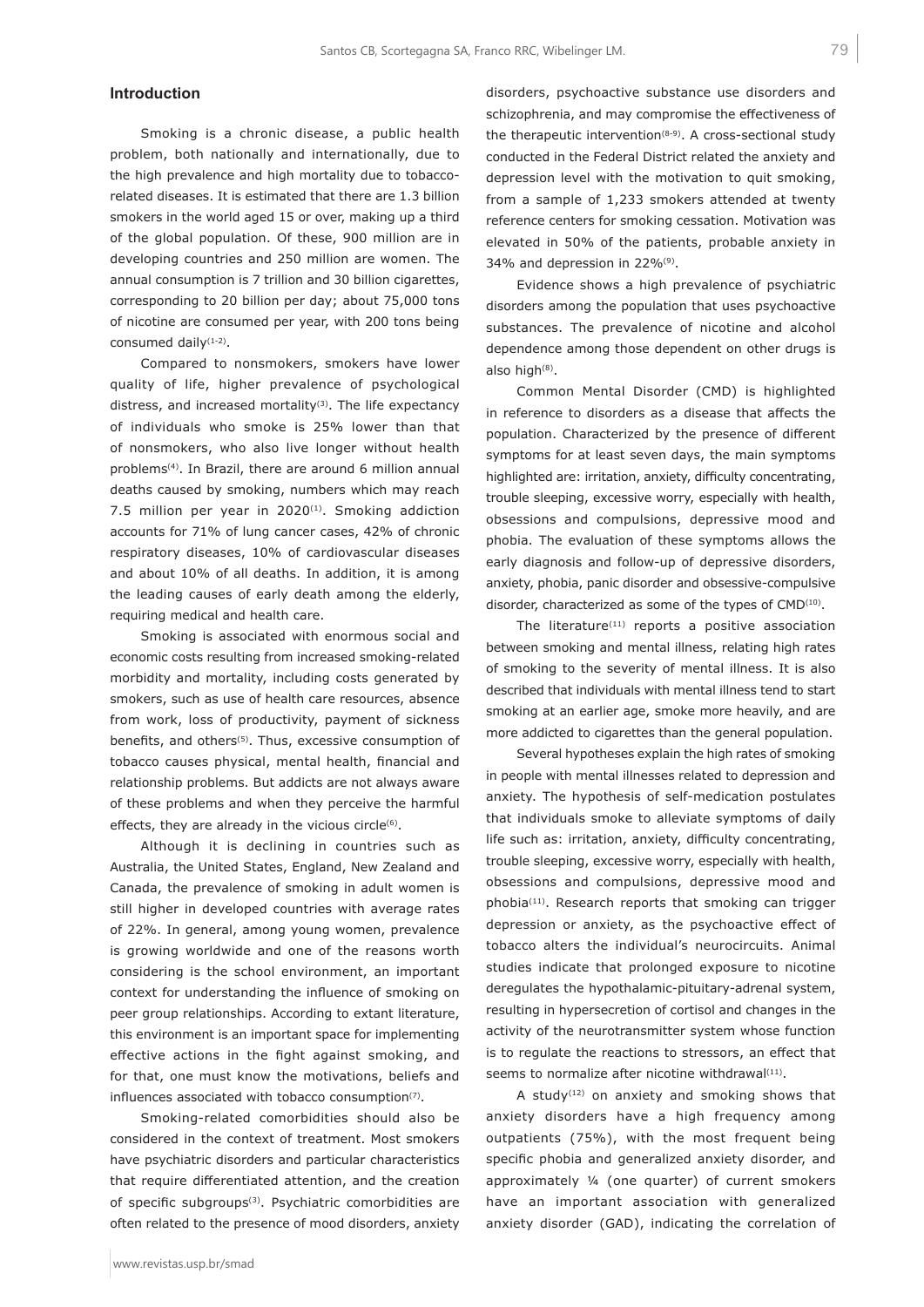these disorders with the use of tobacco. Regarding tobacco, another significant finding is the number of cigarettes smoked and the presence or absence of anxiety disorders. Results show that patients with these conditions tend to smoke more cigarettes, although this data is not statistically significant.

A study of 277 psychiatric patients in Brazil, treated with anxiety and depression disorders at the Ambulatory Clinic of the Institute of Psychiatry, Federal University of Rio de Janeiro, found smokers who smoke abusively<sup>(13)</sup>. On the other hand, a study<sup> $(14)$ </sup> carried out in the public units of the Federal District describes that smokers and nonsmokers did not differ in sociodemographic variables, demonstrating that smoking is a public health problem that affects all social and cultural classes at different ages and both sexes. However, anxiety, depression, time and amount of tobacco consumption reached values close to statistical significance. From a qualitative point of view, this study shows that tobacco consumption is associated with an attempt to compensate for the presence of an internal discomfort (anxiety and depression), and that the time and amount of consumption is related to dependence as well.

A systematic literature review of longitudinal studies  $(11)$  on the associations between smoking and depression/ anxiety describes that 6,232 abstracts were reviewed; of these, 5,514 were excluded on the basis of the title and 404 after reading the abstract. In total, 314 articles were retrieved and evaluated for eligibility and 148 met the inclusion criteria. The sample size ranged from 59 to 90,627 participants, who followed treatment from 2 months to 36 years. Of the 148 studies included, 99 (67%) recruited male and female participants, 16 (11%) were female, and 7 (5%) were male. In addition, in 101 studies (70%), participants were part of the general population, 15 (10%) were part of clinical populations and 16 (10%) of certain ethnic groups.

Women are seeking more treatment for smoking cessation, because they are more involved in health issues<sup>(15)</sup> and believe more strongly in the fact that smoking can cause cancer $(16)$ , and they participate more in support groups against the dependence $(15)$ .

The literature $(17)$  indicates that although cigarette smoking rates are a common element in the decision of both sexes, women's smoking decision is also price sensitive, as well as to other social and cultural factors. In addition, these observations were noted in the fact that women residing in countries that are part of the Organization for Economic Co-operation and Development (OECD) are significantly more prevalent in cigarette consumption.

In turn, another study $(18)$  describes the predominance of men among the smoking population in all age groups. And, in the non-smoking population, women predominate, except in the 14-17 age group.

This shows that smoking expenses are strongly linked to males (63.5%) and that preventive work with adolescent girls is indispensable.

Literature<sup>(19)</sup> also indicates a relationship between drug use and smoking cessation therapies in 154 women, at least 30 years of age, and smokers of more than 10 cigarettes/day. Compliance with study medication was assessed using Medication Event Monitoring System (MEMS) over 7 (seven) weeks of treatment. The psychological interventions were performed in weekly sessions of 60 minutes. End-of-treatment (EOT) withdrawal results, up to 12 months after treatment, revealed a significant interaction of medication and therapy. The effectiveness of drug therapy, despite being appreciated for its efficiency, became even more effective when associated with psychotherapies, demonstrating that even after 12 months of the end of the proposed treatment, abstinence still prevailed $(19)$ .

Therefore, the success of cessation treatment is linked to bio-psycho-social monitoring<sup>(19)</sup>. Thus, there is a need to address clinical context elements such as: severity of nicotine dependence, age at onset of smoking, comorbidities, family history, motivation to cease, as well as feelings related to smoking, also highlighted in other studies<sup>(5)</sup>.

Further on, with reference to the factors associated with tobacco abstinence, a study<sup>(20)</sup> with 1,499 smokers, in Germany, indicated that people with higher educational levels and females had a greater number of previous attempts to quit smoking, without medical follow-up. Moreover, those keen on quitting smoking over the next six months were more likely to succeed in six months when accompanied by a health care team.

From an observational study<sup>(15)</sup> with people who participated in the Tobacco Therapeutic Support Group (GATT) in 2009, in Vitória (ES), and were evaluated nine to twenty months after the end of treatment for the treatment effects, the female gender was predominant in 115 71.9%) patients; age group between 45 and 64 years old with 101 (63.1%) patients; mean age 49.6 ( $\pm$ 10.9) years; 81 (50.6%) participants with a complete and incomplete high school; an important aspect to add is that married women in Brazil, 79 (49.4%), have more difficulty in smoking cessation when compared to men, in addition to being more susceptible to depression and anxiety, which interferes with the quality of therapeutic engagement such as nicotine replacement therapy (NRT).

Literature $(21)$  reports that there has been growing concern about the use of tobacco by women, a fact that has motivated more attention from health institutions in an attempt to alert society and health professionals on the negative impact that tobacco use cause on women's health.

Another study mentioned<sup>(16)</sup> found no significant differences in the number of attempts to quit smoking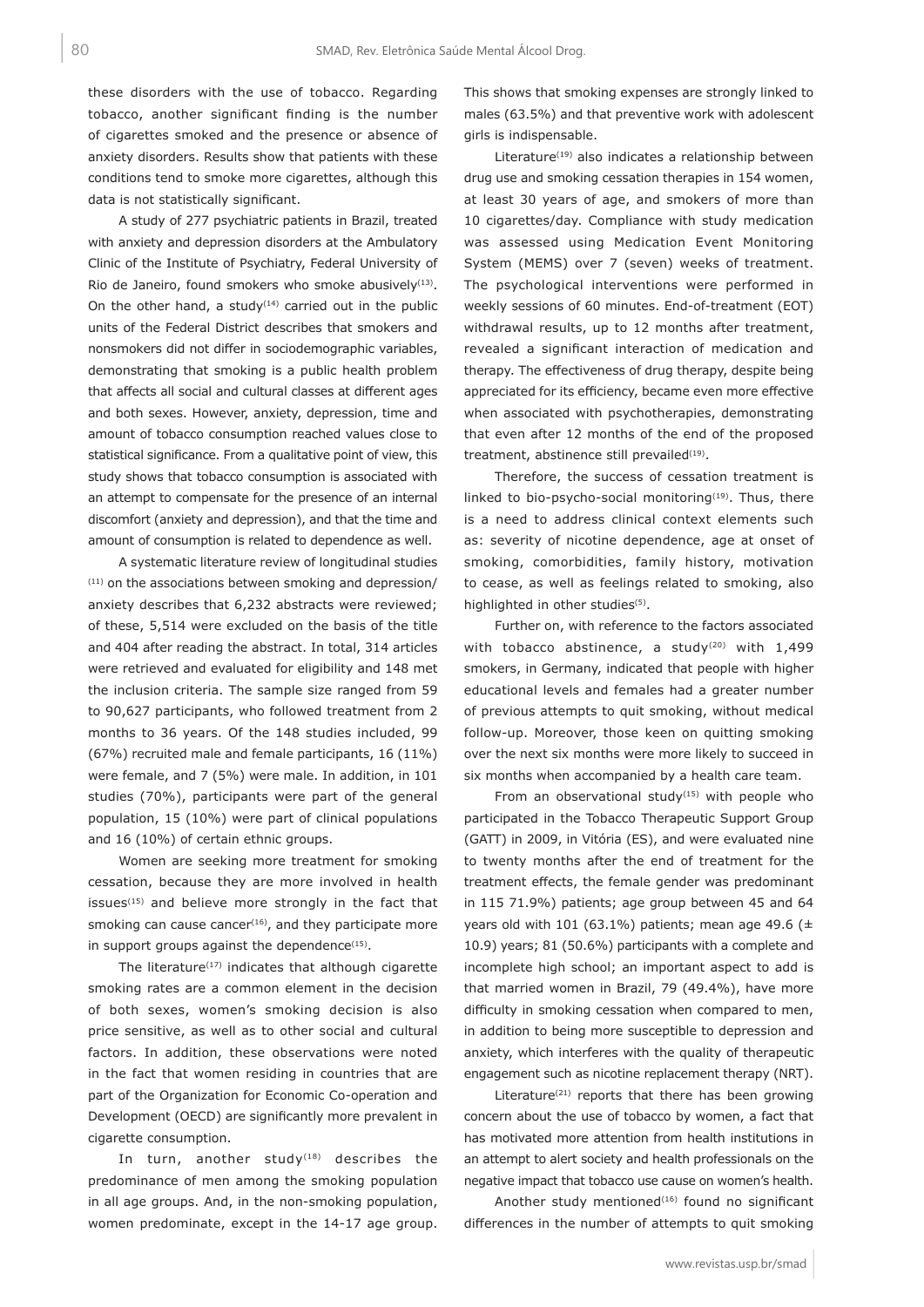among smokers due to the use of psychoactive substances or depression, but a significant association was observed from the clinical point, with a higher number of hospitalizations in the last month and a higher incidence of diseases aggravated by tobacco, such as diabetes, hypertension, heart and respiratory diseases.

It is important to mention, as reported in the literature, that the low demand for smoking cessation treatments by men is one of the challenges of basic health care services. This and other highlighted issues point out the gender difference in understanding smoking cessation and the need for strategies for capturing both men and women in smoking cessation treatments has been excluded from health services in general (15).

But regardless of gender and age, once aware of the dependence and the harmful effects of smoking, the smoker will be challenged to overcome three types of addiction<sup>(6)</sup>. The physical dependence, in which the body will be dependent on the nicotine present in tobacco, is such that the body without this substance will suffer withdrawal symptoms mainly irritability; nervousness and anxiety; agitation; sleep disturbances; depressed mood; disturbance of intellectual concentration; increased appetite or constipation. These symptoms, experienced as unpleasant, most often cause shortterm relapses. That is why nicotine replacement therapy, offered in appropriate dosage to meet the needs of each body, can minimize the symptoms of detoxification.

Then there is psychological dependence. In this case, the cigarette has psychoactive effects resulting from pleasure, relaxation, intellectual stimulation, anxiolytic and appetite suppressant. It is, therefore, where the psychologist's work can help the smoker in his reflections on pleasure, understanding of emotions and control of anxiety, among others. These aspects vary in intensity and difficulty from one smoker to another, but they are decisive for the success of the treatment.

There is also environmental and behavioral dependence, since smoking is associated with the various circumstances involving people and places. In this way, changing habits and routine can help with treatment. In fact, smoking is strongly suggested in different environments and behaviors, because it has a social role related to sharing - cigarettes and sensation. It is important for the subject to make a list of places or situations in which he likes to smoke in order to anticipate or avoid situations in which he is more sensitive to relapses.

The goal of treatment is to help people, in any context, to learn how to live without tobacco, and for this, tobacco users need to be followed for a long period and in the different phases involving consumption, among which the following stand out: prevention, sporadic use, active consumption, abusive consumption, dependence, reduction of consumption, abstinence, relapse and maintenance of smoking cessation<sup>(22)</sup>.

In the light of these empirical and theoretical assumptions, the present study sought to identify clinical variables and reasons why users seek specialized treatment in the fight against smoking. The purpose of knowing the profile of this population is, in a second moment, to expand and improve the mechanisms of prevention, intervention and therapeutic follow-up in the Brazilian public health scenario.

#### **Method**

This is a retrospective, documental, quantitative approach, based on all medical records of patients with nicotine dependence in a Psychosocial Care Center for Alcohol and Other Drugs-CAPS-AD, located in a city in the northwest of the State of Rio Grande do Sul, from the creation, in the year 2013, until 2016.

Data collection included sociodemographic variables, history of smoking, presence of clinical comorbidities and psychiatric symptoms (diagnosed by the unit physician), use of medication and reasons for seeking treatment. The degree of cigarette dependence was evaluated by the Fagerstrom scale $(23)$ , composed of 6 questions related to the time of smoking, from the first cigarette of the day, the number of cigarettes per day, the cigarette that satisfies the most during that time of day, and frequency of use. The higher the score of the sum of the scores of each given answer (ranging from 0 to 3 points), the higher the level of dependence.

As procedures, initially, the director responsible for the institution was contacted, who signed the Letter of Authorization for this study. Subsequently, the research was approved by the Research Ethics Committee (CEP) of the University of Passo Fundo, under Report number 58594116.7.0000.5342; and in possession of these documents, the documental analysis of the protocols was carried out. Data were categorized according to sociodemographic variables such as gender, age, marital status, schooling; and clinical variables such as history of tobacco use, presence of morbidities, motivation to seek treatment. The analysis of the results counted on the descriptive statistics and the pertinent literature. The proportions were described with the respective 95% confidence intervals estimated using the Fischer exact method.

#### **Results**

From the total of 211 users who sought the service since its installation in the year 2013 to 2016, it was verified that 41 had nicotine-related dependence. Table 1 shows the sociodemographic and clinical characteristics of the participants, as well as the reasons for seeking treatment.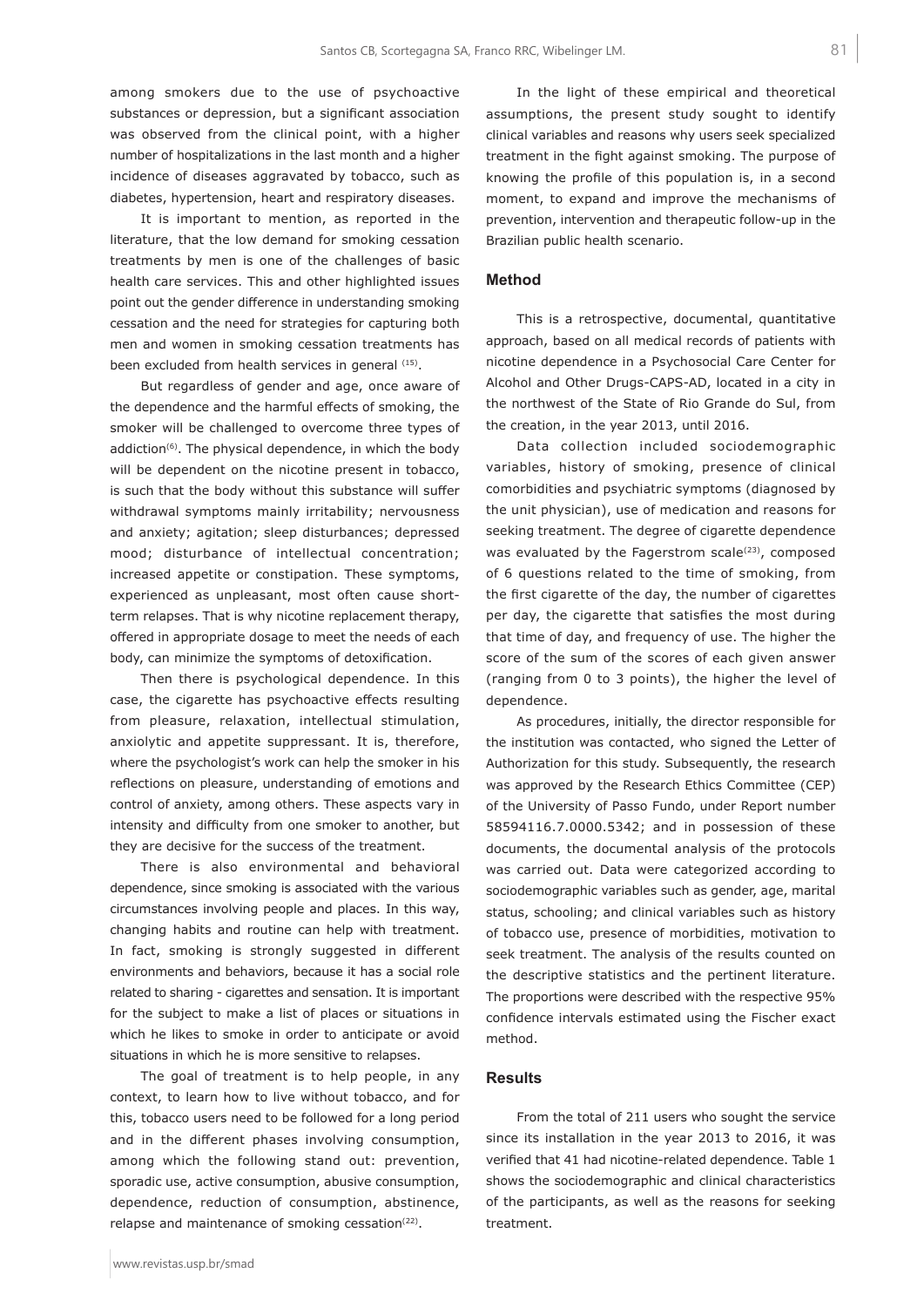| Sociodemographic variables                            | $n^*$          | $\%$ | 95% CI+        |  |  |
|-------------------------------------------------------|----------------|------|----------------|--|--|
| Sex                                                   |                |      |                |  |  |
| Female                                                | 28             | 68.3 | $51.9 - 81.2%$ |  |  |
| Male                                                  | 13             | 31.7 | $18.1 - 48.1%$ |  |  |
| Married                                               | 22             | 53.7 | $37.4 - 69.3%$ |  |  |
| Elementary School Incomplete                          | 29             | 70.7 | $54.5 - 83.9%$ |  |  |
| Paid activity                                         | 26             | 63.4 | $46.9 - 77.9$  |  |  |
| Clinical variables on smoking                         | $n^*$          | $\%$ |                |  |  |
| Onset of Smoking habit in years of age                |                |      |                |  |  |
| $10 - 14$ years                                       | 14             | 34.1 | $20.0 - 50.6$  |  |  |
| $15 - 18$ years                                       | 20             | 48.8 | $32.9 - 64.9$  |  |  |
| $19 - 36$ years                                       | $\overline{7}$ | 17.1 | $7.6 - 32.1$   |  |  |
| Degree of dependence <sup>§</sup>                     |                |      |                |  |  |
| Low                                                   | $\overline{7}$ | 17.1 | $7.6 - 32.1$   |  |  |
| Medium                                                | 8              | 19.5 | $8.8 - 34.9$   |  |  |
| High                                                  | 12             | 29.3 | 16.1 -45.5%    |  |  |
| Very High                                             | 13             | 31.7 | $18.1 - 48.1$  |  |  |
| They tried to stop smoking 1 to 3 times               | 21             | 51.2 | $35.1 - 67.1$  |  |  |
| They stayed 1 time without smoking for at least 1 day | 17             | 41.5 | $26.3 - 57.9$  |  |  |
| Smoke from 11 to 20 cigarettes per day                | 15             | 36.6 | $22.1 - 53.1$  |  |  |
| <b>Morbidities</b>                                    |                |      |                |  |  |
| Current clinical disease                              | 32             | 78.0 | $63.4 - 89.4$  |  |  |
| Current anxious symptoms                              | 24             | 58.5 | $0.42 - 0.74$  |  |  |
| Current depressive symptoms                           | 8              | 19.5 | $8.8 - 34.9$   |  |  |
| Reasons for seeking treatment <sup>II</sup>           |                |      |                |  |  |
| Concerns about health                                 | 35             | 85.4 | $70.8 - 94.4$  |  |  |
| <b>Financial matters</b>                              | 30             | 73.2 | $57.1 - 85.8$  |  |  |
| <b>Family Pressure</b>                                | 20             | 48.8 | $57.1 - 85.8$  |  |  |
| Smoking is antisocial                                 | 10             | 24.4 | $12.4 - 40.3$  |  |  |

|  | Table 1 – Description of sociodemographic and clinical variables of the participants and reasons to start treatment |  |  |  |  |
|--|---------------------------------------------------------------------------------------------------------------------|--|--|--|--|
|  | $(n = 41)$ . Cruz Alta, RS, Brazil, 2016                                                                            |  |  |  |  |

\*n: absolute frequency; †%: relative frequency; ‡95% CI - 95% confidence interval; §Reviewed by Fagerstrom Scale; ||The patient could give more than one reason

Table 1 shows that of the 41 patients with nicotine dependence, the majority were women (68.3%), with low educational level (70.7%); Onset of smoking between 15-18 years (48.8%) and 10 and 14 years (34.1%), with high and very high levels of nicotine addiction (61%), high rates of comorbidities (78%) and presence of anxiety symptoms (58.5%). Health concerns (85.4%) and high costs to maintain smoking (73.2%) were the main motivations for seeking treatment.

#### **Discussion**

Regarding the data obtained in this study, gender is addressed in several findings $(11,16,19,21)$  which analyzed this theme, and reached similar results indicating that women smoke more compared to men. One research<sup>(16)</sup> reports that in the quest for care for smoking cessation, women are also predominant, indicating that this is due in part to the fact that women seek more frequent medical care and believe more in the fact that smoking causes illness.

Another investigation<sup>(20)</sup> mentions that the majority of participants and smokers were female, with a higher level of education, intention to quit smoking: selfefficacy of smoking cessation were positively dependent on nicotine and the presence of a smoking partner were negatively associated with abstinence from smoking. In the same study<sup>(20)</sup>, compared to evaluation only, medical advice was less effective for people with no intention of quitting smoking and for the unemployed.

In the present study, a higher prevalence of the female gender was observed and the average age at the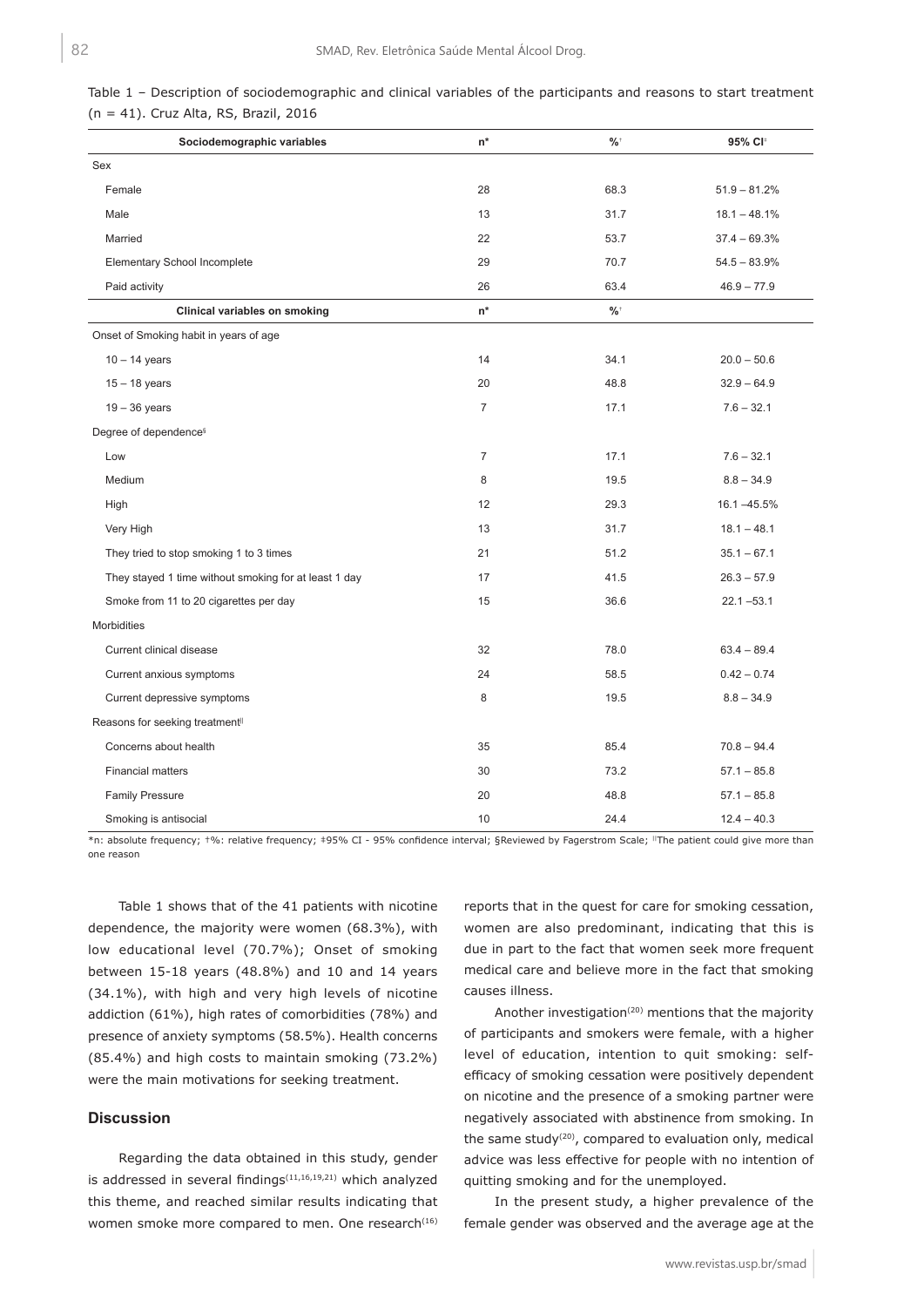beginning of treatment was 45, for smokers who sought treatment for smoking cessation at CAPS, being similar to other studies<sup>(16)</sup>.

When considering sex, one survey $(10)$  reveals that among individuals who abuse alcohol and other drugs, there was a higher prevalence of association of CMD with women, indicating that they had higher rates for CMD, especially mood disorders. The reasons why women start and keep smoking vary according to their age, psychological, socioeconomic, demographic and cultural factors, as well as tobacco advertising. The earlier the initiation and the longer the consumption, the more difficult is the cessation $(21)$ .

Evidence reinforces the perception that taxation is indeed a fundamental tool in controlling cigarette consumption, especially in the specific case of women, who listed higher prices $(17)$ , as a reason for cessation. The same can be observed in this study, where 73% of the participants indicated financial issues among the reasons for quitting smoking.

Another study<sup> $(18)$ </sup> also concludes that the amount spent on tobacco causes significant impacts on the domestic budget, and these values could be directed to meet other family needs. In addition, knowing the different strategies for monitoring, preventing and combating smoking will give a profile of its population and may make the strategy more effective, corroborating with the present study.

It is possible that the proportion found in the sample for the sex variable, that is, more than twice as many women as the number of men - is similar to the population of patients who sought treatment for smoking cessation in public health units, and this distribution is compatible with other findings<sup>(21)</sup>.

When considering individuals with anxiety disorders, a study $(12)$  found that the majority were female, between 26 and 45 years old, high school graduates, married and employed, in line with the findings of the present study.

Literature $(15)$  describes that there is a statistical difference between the groups in the referred variables: marital status, previous attempts to quit smoking, number of cigarettes smoked per day, drug use and mood disorder. In addition, the group of abstinent patients were predominantly composed of married couples with a history of more attempts to quit smoking, with less cigarette/day smoked, and had less anxiety/ mood swings.

When evaluating<sup>(24)</sup> attitudes, knowledge and beliefs about smoking, with a sample of 556 medical students, a high level of agreement is reported with effective measures of smoking control recommended by the World Health Organization. Regarding methods of smoking cessation, most students know more about nicotine replacement therapy than about non-nicotine therapies (93% vs. 53%) and only 31% reported that

Considering the objective of this study, to identify clinical variables and reasons for which smokers seek treatment, besides the predominance of females (68.2%), the results obtained reveal the preponderance of low schooling, which corroborates findings from previous studies(3,14-15).

A report $(14)$  in the literature identified that the duration of tobacco use in the life of the respondents reached a total of 60 years, and despite the history of smoking cessation attempts prior to participation in treatment, no participant presented less than 14 years of tobacco use. Only 17 patients (27%) stated that it was the first time they had attempted to change this behavior.

Regarding the morbidities presented by the patients participating in the present study, there is a prevalence of current clinical illness and current anxiety symptoms, as has also been observed in several studies<sup>(2,5,8-11,14-15)</sup>.

Among heart diseases, acute myocardial infarction (AMI) is reported in literature<sup>(3)</sup> as prevalent among smokers and is also responsible for a poor quality of life in this subgroup. In addition, sudden cessation of smoking may expose patients with AMI to high levels of psychological stress, and this information is imperative for continuous and investigative evaluation related to the management of nicotine withdrawal after AMI due to the potential negative impact of the psychological stress on the physical results in these patients(3).

In an intervention<sup> $(14)$ </sup> with a sample of 63 people who had participated in a group for the treatment of smoking for at least six and a maximum of 12 months, in a public health unit of the Federal District, whose inclusion criteria were: to be over 18 years old, to have at least the third grade of elementary school and to attend three or more meetings of the intervention group, health concerns were identified (85%) among the reasons given by the participants to stop smoking and seek treatment, corroborating several findings(2-5,12-13,16,19).

Based on prospective data, from a sample with the elderly<sup>(4)</sup>, characteristics of smokers by race and sex were examined, leading to the conclusion that the smoking cessation behavior in this population is better explained by higher levels of distress and health problems, regardless of race or gender. These findings may have important implications for the treatment of smoking cessation programs among the elderly. Older smokers with higher levels of psychological distress and health problems may be more motivated to stop smoking than those with fewer problems. These difficulties should be addressed in the context of the smoking cessation protocol. In addition, the same study<sup>(4)</sup> identified a subgroup of elderly smokers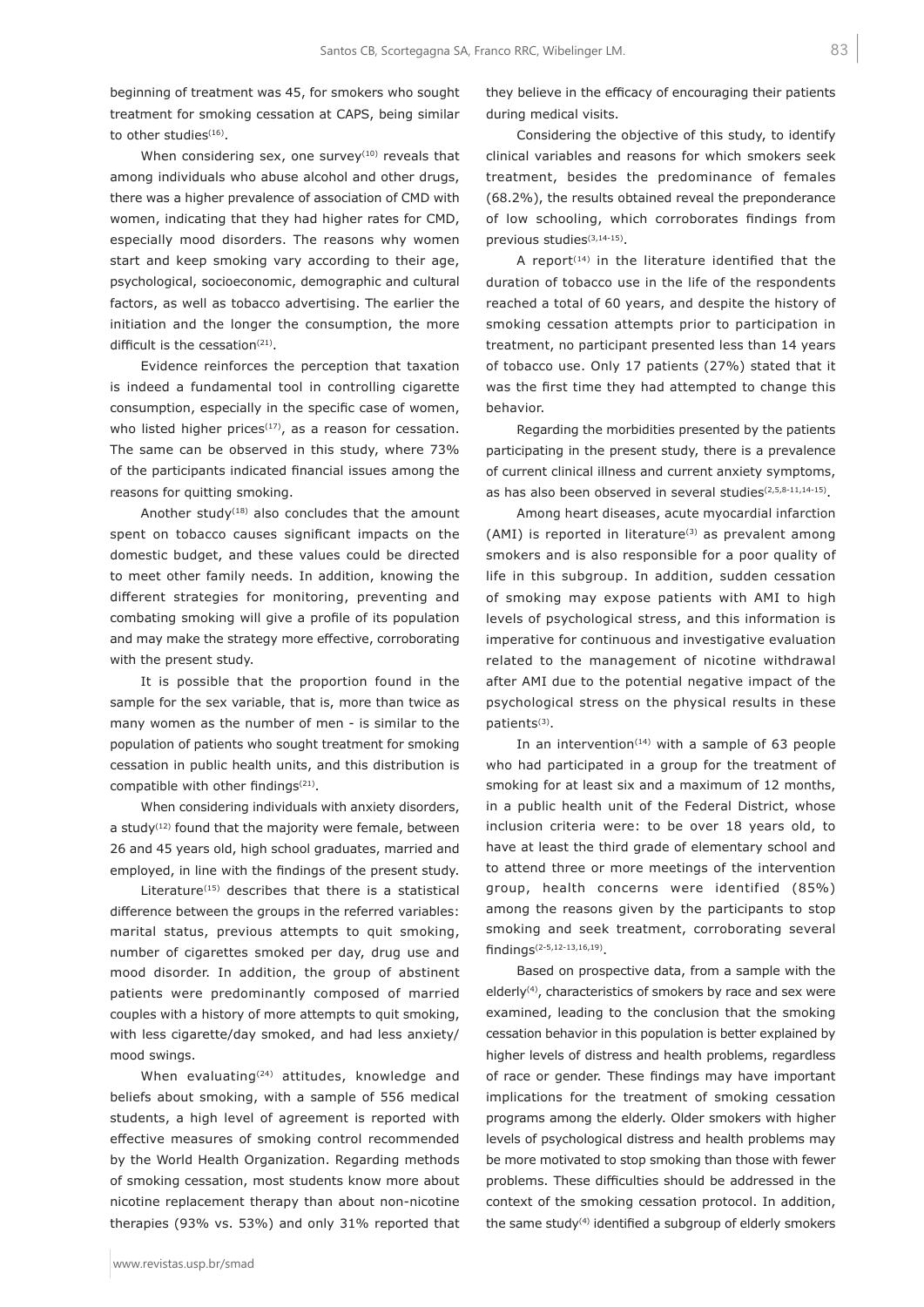who report reasonably good health, lower levels of suffering, and less propensity to quit smoking.

Damage to one's own health and/or prevention is among the main reasons that led study participants<sup>(14)</sup> to seek professional help aiming for a change in smoking behavior. These findings are in agreement with the results of the present study, in which 85% of the sample indicated health concerns among the reasons for seeking treatment.

Literature(5) also reports that about 50% of psychiatric patients smoke, in contrast to 25% of the general population, and that 50% of the general population can quit smoking, while only 15% of psychiatric patients do, agreeing with the data from this study.

When investigating the prospective association between smoking and depression, a study $(10)$  reports that women smoke more and that anxiety is not consistent in terms of the most strongly supported association link.

It is also pointed out in the literature $(16)$  that the mean age for smokers and nonsmokers is 45 and 44 years, respectively, with women predominating in both groups. Smokers more often had work and home disabilities, presence of other smokers at home, hospitalizations, depressive disorder, use of sedatives, and history of mental disorder in the family.

As to the influence of smoking parents in the development of their children's smoking habits, literature(7) identifies the predominance of verbalizations of boys in the category of bad influence, both for non-smokers and adolescents. The girls indicated the highest frequency in the category "does not like" for non-smoking adolescents, and for smokers in the "bad influence" category. Smoking parents are concerned about the negative influence they pose to their children, who often consider them behavioral role models and references to be followed, and the health effects of family members who passively receive the smoke.

The relationship between anxiety symptoms, depression, degree of motivation and cessation of smoking is highlighted in the literature<sup>(9)</sup>, because it interferes in the success of the treatment. The results of this study demonstrated that motivation was high in 50% of the patients, probable anxiety in 34% and 22% presented probable depression. The motivation to stop smoking was related to gender, cohabitation with smokers and attempts to quit smoking. Abstinence was 59% in the fourth treatment session and was significantly related to age (patients less than 30 years old) and smoking (consumption less than 30 packyears). Abstinence after six months was 27% and was significantly related to a lower degree of dependence, lower levels of anxiety and depression, and cohabitation with smokers. High motivation significantly influenced cessation in the fourth session and after six months.

As a conclusion, the level of anxiety and depression did not interfere in the motivation of the patients for the treatment of smoking, but significantly interfered in the maintenance of abstinence after six months of treatment.

A frequency of 75% was reported in the literature<sup>(12)</sup> regarding anxiety disorders, with specific phobia and generalized anxiety disorder (GAD) being more frequent with 26.2% each. Smokers accounted for 21.43% of the sample, and most of them obtained a slight score for the degree of dependence, indicating the association between having GAD and being a smoker, and the chance of patients with GAD smoking is 5.2 times in relation to those who do not have this anxiety disorder.

Finally, smoking and psychiatric comorbidities are complex human problems that need to be addressed by different streams of scientific thought. The different forms of perception of reality and other qualitative findings(8) should be added to the quantitative information, since they are essential in the clinical evaluation and the appropriate treatment, and can also reduce the high rates of morbidity and mortality associated with smoking in the patients with psychiatric disorders. Thus, the results in the treatment of these patients can be maximized.

#### **Conclusion**

Given the clinical characteristics of tobacco dependents evidenced in this research, the results of this study lead to reflection on the need to implement policies for the prevention and cessation of smoking in women, as well as training measures for the health professionals involved in CAPS- AD and education of the population, from schoolchildren. Other issues to be considered concern the peculiarities of women in relation to tobacco use and their vulnerabilities regarding the risks of exposure, especially during the school, gestational and breastfeeding periods, which should receive a priority approach.

It is important to point out that the results indicate a considerable prevalence of smoking among interviewees and that the vast majority of people are anxious to quit smoking, but few can do without specialized professional assistance, which demonstrates the need to offer formal support for the success of this search, as well as introduction of preventive educational actions.

Therefore, for smoking cessation and successful treatment of the ailment, initial assessment as well as conducting an appropriate intervention program that should be chosen as treatment aid s essential, providing programs for prevention and treatment of relapse. Therapeutic accompaniment is fundamental,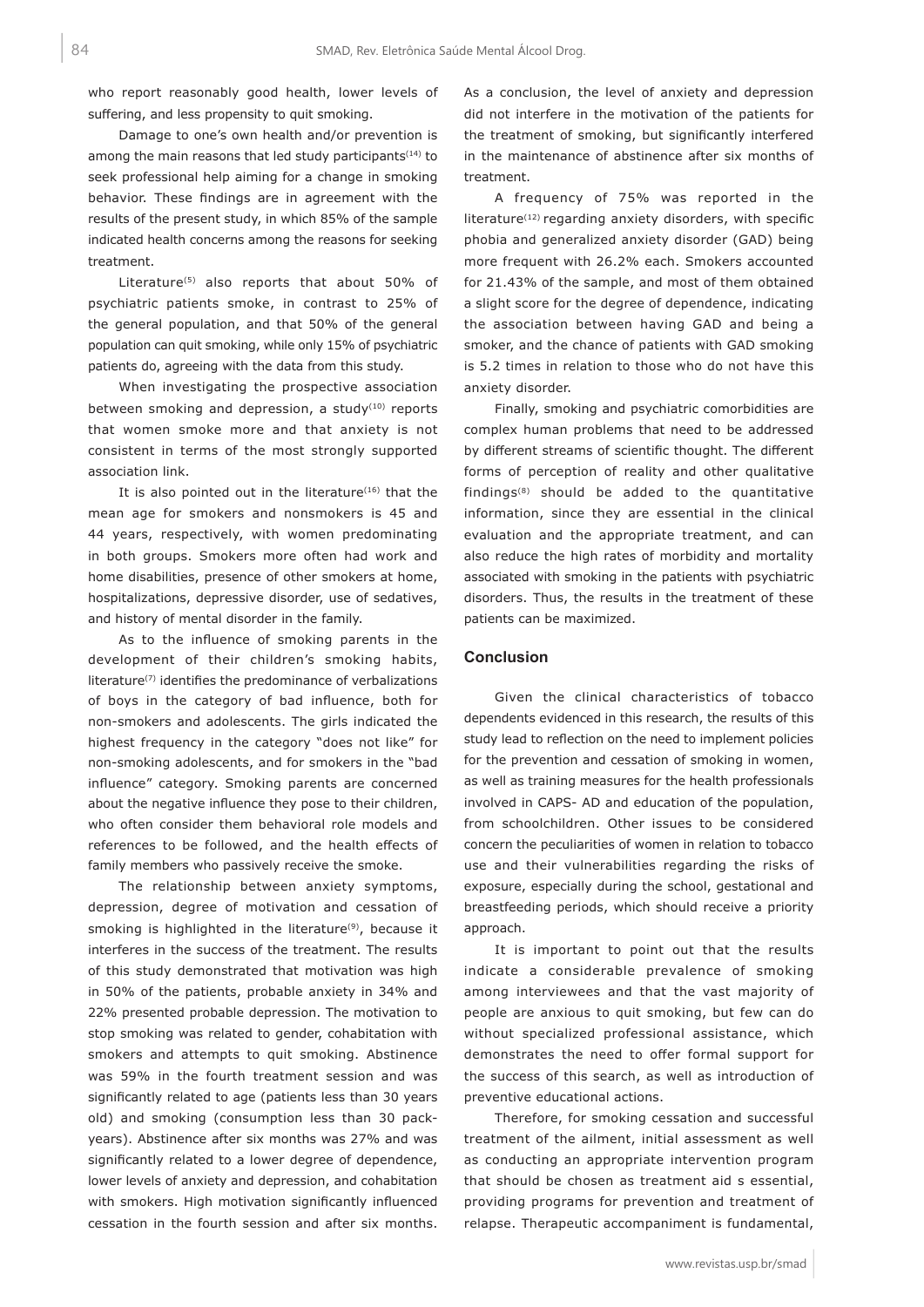guiding the patient throughout the process of smoking cessation.

### **Referências**

1. World Health Organization. Global status report on non communicable diseases 2010. Geneva: World Health Organization; 2011.

2. Wünsch V Filho, Mirra AP, López RVM, Antunes, LF. Tobacco smoking and cancer in Brazil: evidence and prospects. Rev Bras Epidemiol. 2010;13(2):175-87. doi: http://dx.doi.org/10.1590/ S1415-790X2010000200001.

3. Moreira-Santos TM, Godoy I, Godoy I. Psychological distress related to smoking cessation in patients with acute myocardial infarction. J Bras Pneumol. 2016;42(1):61-7. doi: http://dx.doi.org/10.1590/ S1806-37562016000000101.

4. Sachs-Ericsson N, Schmidt NB, Zvolensky MJ, Mitchel M, Collins N, Blazer DG. Smoking cessation behavior in older adults by race and gender: The role of health problems and psychological distress. Nicotine Tob Res. 2009;11(4):433-43. doi: http://dx.doi. org/10.1093/ntr/ntp002.

5. Nunes SOV, Castro MRP, Castro MSA. Tabagismo, comorbidades e danos à saúde. In: Nunes SOV, Castro MR, organizadores. Tabagismo: abordagem, prevenção e tratamento. Londrina: EDUEL. 2010. p. 224.

6. Cungi C. Faire face aux dépendances: alcool, tabac, drogues, jeux, internet. Paris: Retz; 2000.

7. Oliveira CM, Gorayeb R. Diferenças de gênero e fatores motivacionais para início do tabagismo em adolescentes. Saúde Transform Soc. 2012; 3(1):49-54.

8. Calheiros PRV, Oliveira MDS, Andretta I. Comorbidades psiquiátricas no tabagismo. Aletheia. 2006;(23):65-74.

9. Lima MS. Estudo da correlação entre o grau de depressão e ansiedade e a motivação para a cessação do tabagismo [Dissertação]. Brasília: Universidade de Brasília; 2012. 75p. Disponível em: http://repositorio. unb.br/ handle/10482/10554.

10. Lucchese R, Silva PCD, Denardi TC, Felipe RL, Vera I, Castro PA et al. Common mental disorder among alcohol and drug abusers: a cross-sectional study. Texto Contexto - Enferm. 2017;26(1):e4480015. doi: http:// dx.doi.org/10.1590/0104-07072017004480015.

11. Fluharty M, Taylor AE, Grabski M, Munafò MR. The Association of Cigarette Smoking with Depression and Anxiety: A systematic review. Nicotine Tob Res. 2017;19(1):3-13. doi: http://dx.doi.org/10.1093/ntr/ ntw140.

12. Munaretti CL, Terra MB. Transtornos de ansiedade: um estudo de prevalência e comorbidade com tabagismo em um ambulatório de psiquiatria. J Bras Psiquiatr. 2007;56(2):108-15. doi: http://dx.doi.org/10.1590/ S0047-20852007000200006.

13. Lopes FL, Nascimento I, Zin WA, Valença AM, Mezzasalma MA, Figueira I et al. Smoking and psychiatric disorders: a comorbidity survey. Braz J Med Biol Res. 2002;35(8):961-7. doi: http://dx.doi.org/10.1590/ S0100-879X2002000800013.

14. Martins KC, Seidl EMF. Mudança do comportamento de fumar em participantes de grupos de tabagismo. Psic Teor e Pesq. 2011;27(1):55-64. doi: http://dx.doi. org/10.1590/S0102-37722011000100008.

15. Sattler AC, Cade NV. Prevalência da abstinência ao tabaco de pacientes tratados em unidades de saúde e fatores relacionados. Ciênc Saúde Coletiva. 2013;18(1):253-64. doi: http://dx.doi.org/10.1590/ S1413-81232013000100026.

16. Castro MRP, Matsuo T, Nunes SOV. Clinical characteristics and quality of life of smokers at a referral center for smoking cessation. J Bras Pneumol. 2010;36(1):67-74. doi: http://dx.doi.org/10.1590/ S1806-37132010000100012.

17. Paes NL. Fatores econômicos e diferenças de gênero na prevalência do tabagismo em adultos. Ciên Saúde Coletiva. 2016;21(1):53-61. doi: http://dx.doi. org/10.1590/1413-81232015211.00162015.

18. Bazotti A, Finokiet M, Conti IL, França MTA, Vaquil PD. Tabagismo e pobreza no Brasil: uma análise do perfil da população tabagista a partir da POF 2008-2009. Ciênc Saúde Coletiva. 2016;21(1):45-52. doi: http:// dx.doi.org/10.1590/1413-81232015211.16802014

19. Schmitz JM, Stotts AL, Mooney ME, Delaune KA, Moeller FG. Bupropion and cognitive-behavioral therapy for smoking cessation in women. Nicotine Tob Res. 2007;9(6):699-709. doi: : http://dx.doi. org/10.1080/14622200701365335.

20. Haug S, Meyer C, Ulbricht S, Schorr G, Rüge J, Rumpf HJ et al. Predictors and moderators of outcome in different brief interventions for smoking cessation in general medical practice. Patient Educ Couns. 2009;78(1):57-64. doi: http://dx.doi.org/10.1016/j. pec.2009.07.005.

21. Lombardi EMS, Prado GF, Santos UP, Fernandes FLA. Women and smoking: Risks, impacts, and challenges. J Bras Pneumol. 2011;37(1):118-28. doi: http://dx.doi. org/10.1590/S1806-37132011000100017.

22. Daver J, Biermé R. Bénéfices À court et à longs termes de la consomation de tabac. Ann Cardiol Angeiol (Paris). 2001;50(4):224-8.

23. Fagerström KO. Measuring degree of physical dependency to tobacco smoking with reference to individualization of treatment. Addictive Behav. 1978; 3(3-4):235-41. doi: https://doi. org/10.1016/0306-4603(78)90024-2.